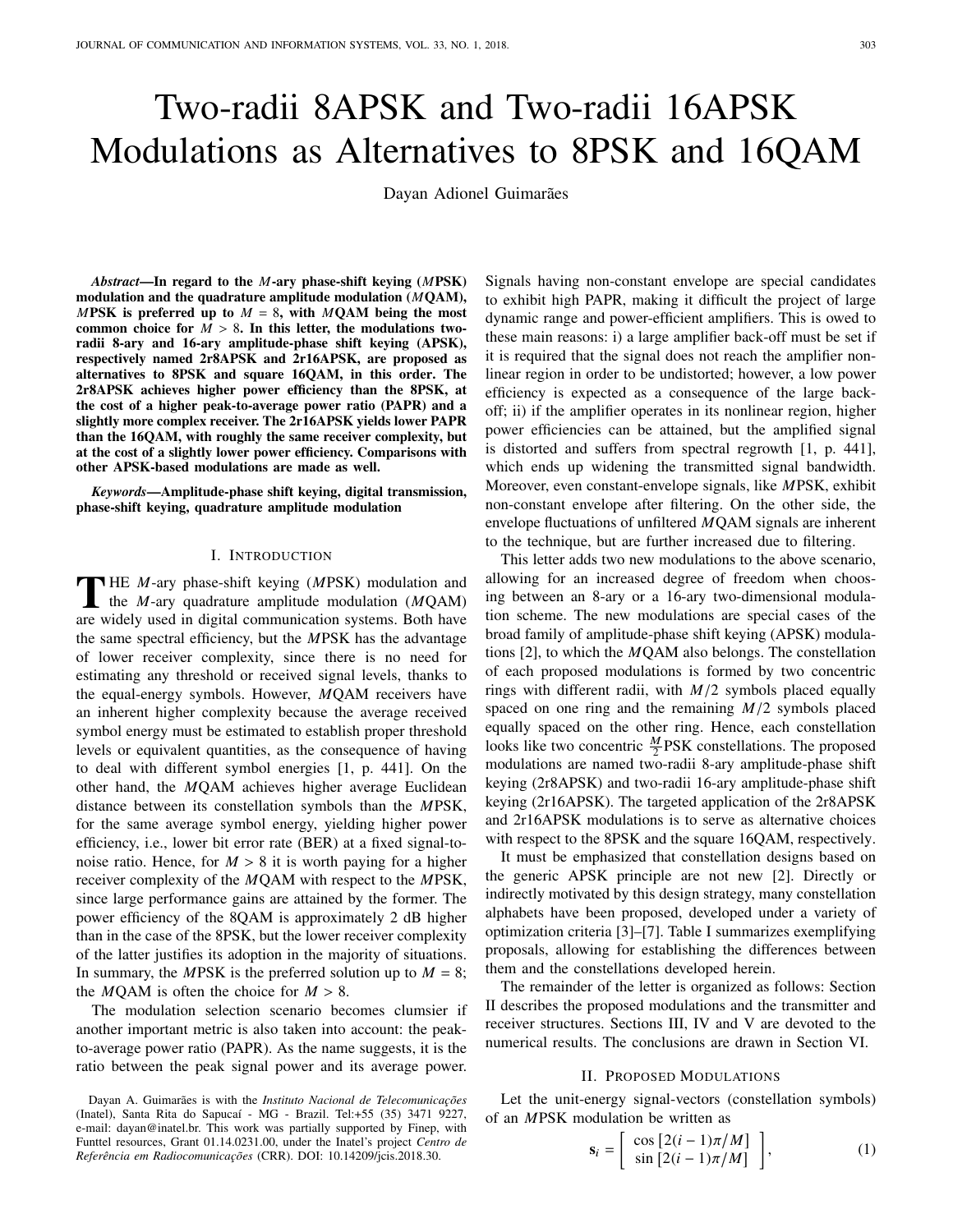TABLE I MAIN CHARACTERISTICS OF THE 2RMAPSK AND OTHER APSK-BASED SCHEMES. CFM, SEP, BEP AND RRC STAND RESPECTIVELY FOR: CONSTELLATION FIGURE OF MERIT, SYMBOL ERROR PROBABILITY, BIT ERROR PROBABILITY, ROOT RAISED COSINE.

| Reference     | <b>Modulation</b><br>order | Optimization (O) or<br>design (D) criterion              | <b>Constellation</b><br>shape                                                       | <b>PAPR</b><br>analysis? | RRC<br>filtered? | <b>Performance</b><br>metric                   |
|---------------|----------------------------|----------------------------------------------------------|-------------------------------------------------------------------------------------|--------------------------|------------------|------------------------------------------------|
| This letter   | 8.16                       | Minimum BEP (O)                                          | Two-radii MAPSK                                                                     | Yes                      | Yes              | CFM and a tight<br>upper bound on BEP          |
| [2]           | Several                    | Empirical (D)                                            | Several shapes                                                                      | N <sub>0</sub>           | N <sub>0</sub>   | Union bound<br>on SEP                          |
| $[3]$ , $[4]$ | 16, possibly 8             | Set operations based on<br>quaternary constellations (D) | Asterisk-shaped 16QAM (A16QAM)                                                      | Yes                      | N <sub>0</sub>   | CFM and union<br>bound on SEP                  |
| $[5]$         | 64                         | Maximum mutual<br>information $(0)$                      | Four-ring APSK with $4+12+20+28$<br>and $4+12+16+32$ symbols                        | N <sub>0</sub>           | N <sub>0</sub>   | Spectral efficiency in<br>bits per channel use |
| $[6]$ , $[7]$ | 16, 32                     | Not addressed                                            | Two-ring 16APSK with 4+12 symbols and<br>three-ring $32APSK$ with $4+12+16$ symbols | N <sub>0</sub>           | N <sub>0</sub>   | Union bound on<br>SEP and BEP in [7]           |

for  $i = 1, 2, ..., M$ . These signal-vectors are obviously on a ring with unit radius. Shifting the even-numbered signalvectors to an outer ring with radius  $\sqrt{z}$ , one obtains

$$
\mathbf{s}_{2k} \leftarrow \sqrt{z}\mathbf{s}_{2k},\tag{2}
$$

for  $k = 1, 2, \ldots, M/2$ . To set the average symbol energy to  $E$ , all signal-vectors must be rescaled according to

$$
\mathbf{s}_i \leftarrow \mathbf{s}_i \sqrt{E} \left( \frac{1}{M} \sum_{k=1}^{M} \mathbf{s}_k^{\mathrm{T}} \mathbf{s}_k \right)^{-1/2},\tag{3}
$$

where, and hereafter, it is implicitly assumed equally-likely symbols, and where  $[\cdot]^\text{T}$  denotes vector transposition.

Fig. 1 illustrates the process of generating a 2r16APSK constellation from a 16PSK constellation; the same reasoning applies to the construction of the 2r8APSK constellation from the 8PSK. As *z* is increased, the resultant PAPR increases, because the difference between the radii of the outer and the inner rings increases. On the other hand, the minimum Euclidean distance between the signal-vectors becomes progressively larger up to a given value of *z*, beyond which this distance starts to diminish. Hence, there is an optimum *z* for which the bit error probability  $P_b$  is minimum. To find this optimum *z*, the union bound [8, p. 772]

$$
P_{\rm b} \le \frac{1}{2M \log_2 M} \sum_{i=1}^{M} \sum_{\substack{k=1 \ k \neq i}}^{M} d_{i,k}^H \, \text{erfc} \left( \frac{d_{i,k}^E}{2\sqrt{N_0}} \right) \tag{4}
$$

was applied to the two-radii constellations, for  $M = 8$  and  $M = 16$ , assuming an additive white Gaussian noise (AWGN) channel. In  $(4)$ ,  $N_0$  is the power spectral density of the noise, in watts per hertz,  $d_{i,k}^E = ||\mathbf{s}_i - \mathbf{s}_k||$  is the Euclidean distance between  $\mathbf{s}_i$  and  $\mathbf{s}_k$ , with  $\|\cdot\|$  denoting the Euclidean norm, and  $d_{i,k}^H$  is the Hamming distance between the binary words into  $u_{i,k}$  is the Hamming distance between the only words into<br>which  $s_i$  and  $s_k$  are mapped. It is assumed that Gray mapping is applied sequentially to the signal-vectors, starting with the all-zero word for  $s_1$ . It is noteworthy that, although  $(4)$  is an upper bound, it is known to closely approximate the actual  $P<sub>b</sub>$ for moderate-to-high signal-to-noise ratios.

Since the locations of the signal-vectors depend on *z*, according to (2) and (3), the bound (4) can be written as  $P_b(z)$ . Fig. 2 shows  $P_b(z)$  for the 2r8APSK (left) and the 2r16APSK (right) constellations, from where it can be noticed that the optimum *z* depends on the average signal-to-noise ratio per bit,  $E_b/N_0$ , where  $E_b = E/\log_2 M$  is the average energy per bit. This dependence is less visible in the case of the 2r16APSK,



Fig. 1. The process of constructing a 2r16APSK constellation from a 16PSK constellation. The value  $z = 2$  was adopted just for illustration purpose.

for which the optimum values of *z* are very close to each other for the three curves shown. The references  $E_b/N_0 = 9$  dB and  $E_{\rm b}/N_0 = 12$  dB were respectively chosen, since the resultant bit error probability around  $1 \times 10^{-3}$  has practical relevance (recall that the majority of digital communication systems guarantee target error rates not solely by the performance of the modulation scheme, but also by the influence of channel coding, diversity and other performance-improving techniques). For these references of  $E_b/N_0$ , the optimum *z* is <sup>3</sup>.<sup>3</sup> for the 2r8APSK and <sup>2</sup>.<sup>6</sup> for the 2r16APSK.



Fig. 2. Bit error probability for the 2r8APSK (left) and 2r16APSK (right) as a function of the ratio z between the outer and the inner symbol energies.

Denoting the energies of the inner and outer symbols respectively as  $E_{r1}$  and  $E_{r2}$ , the relationship between these energies and the average symbol energy *E* can be established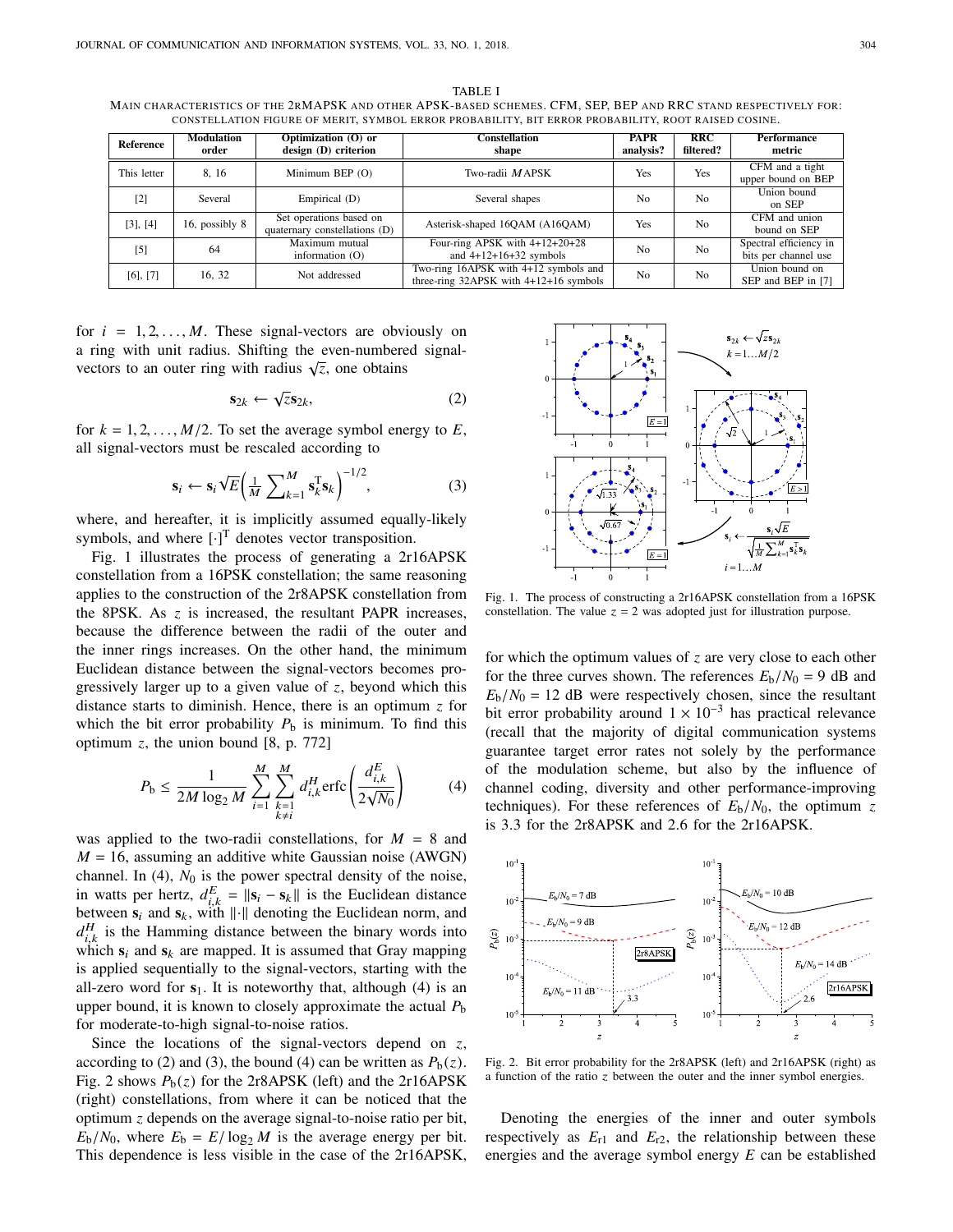from the relations  $E_{r2} = zE_{r1}$  and  $E = (E_{r1} + E_{r2})/2$ , yielding

$$
E_{r1} = \frac{2E}{1+z}, \quad E_{r2} = \frac{2E}{1+1/z}, \tag{5}
$$

which results in  $E_{r1} = 0.4651E$  and  $E_{r2} = 1.5349E$  for<br>the 2r8APSK constellation and  $E_{r1} = 0.5556E$  and the 2r8APSK constellation, and  $E_{r1} = 0.5556E$  and  $E_{r2} = 1.4444E$  for the 2r16APSK. The final 2r8APSK and 2r16APSK constellations are depicted in Fig. 3. It is worth highlighting that the distances between nearest-neighbor symbols pertaining to the inner ring are not equal to the distances from these symbols to the nearest ones located on the outer ring, although these distances visually seem to be the same. From simple trigonometry applied to Fig. 3, and using  $(5)$ , it can be shown that the minimum Euclidean distance is  $d_{1,2}^E = \{2E[1 - \sqrt{2z}/(1 + z)]\}^{0.5}$  for the 2r8APSK and  $d_{1,3}^E = [4E(1 -$ √  $(2/2)/(1 + z)^{0.5}$  for the 2r16APSK.



Fig. 3. 2r8APSK (left) and 2r16APSK (right) constellations. The first four signal-vectors are labeled; the other labels go in sequence. Symbol-to-bit mappings follow the 3-bit and 4-bit Gray code, respectively.

The 2r*M*APSK modulator block diagram is shown in Fig. 4. In fact, it applies to any two-dimensional modulation scheme whose base functions are  $\phi_1(t) = \sqrt{2/T} \cos(2\pi f_c t)$ <br>and  $\phi_2(t) = \sqrt{2/T} \sin(2\pi f_c t)$  [1 n 440] where T is the and  $\phi_2(t) = \sqrt{2/T} \sin(2\pi f_c t)$  [1, p. 440], where *T* is the symbol duration and *f* is the carrier frequency. If the look-unsymbol duration and  $f_c$  is the carrier frequency. If the look-uptable (LUT) is constructed according to Fig. 3, the 2r8APSK or the 2r16APSK modulated signal is generated.



Fig. 4. Modulator block diagram that applies to all modulations in analysis. Only the LUT differs from one modulation to another.

The maximum-likelihood (ML) receiver for the 2r8APSK and the 2r16APSK modulations can be constructed in light of the generalized ML receiver given in [1, p. 418], resulting in the block diagram shown in Fig. 5. The received signal  $x(t)$ is correlated with the base functions to form the elements of the observed signal-vector  $\mathbf{x} = [x_1, x_2]^T$ . The inner products<br>between **x** and all signal-vectors **s**, are performed, and each between **x** and all signal-vectors  $s_i$  are performed, and each result subtracts half of the respective received symbol energy, which is determined from  $(5)$ , according to which constellation ring the symbol belongs. The top *<sup>M</sup>*/<sup>2</sup> gray-shaded blocks refer to odd-numbered symbols and the bottom *<sup>M</sup>*/<sup>2</sup> blocks

refer to even-numbered symbols. The largest output of these blocks will determine the index of the estimated symbol **s**ˆ, which is then mapped into the estimated data bits  $\hat{b}$ .



Fig. 5. Receiver block diagram for the 2rMAPSK modulated signals.

Notice in Fig. 5 that the average symbol energy used inside the gray-shaded blocks is the estimate  $\hat{E}$  instead of the actual *E*. Modern software-defined radio (SDR) technology allows for simple and accurate computation of  $\hat{E}$  through digital signal processing. For instance, the receiver can make use of the feedback loop signal of the automatic gain control (AGC) mechanism to estimate *E*. This AGC is of paramount importance to keep the received signal excursion within the dynamic range of the analog-to-digital converter (ADC) that is intrinsic to any SDR device, and to avoid signal clipping. Nonetheless, the direct usage of  $\hat{E}$  for symbol estimation is not mandatory. For instance, an AGC loop or a double-AGC loop can be designed to rescale the received constellation so that it fits a predefined grid that allows for proper symbol estimation [9]. Thus, the 2r8APSK receiver is slightly more complex than an ordinary 8PSK receiver, and the 2r16APSK receiver has approximately the same complexity of the 16QAM, which subsumes accurate estimation of *E* or equivalent quantity.

Taking into account only the nearest-neighbor symbols in (4), it can be found an approximate closed form expression for the bit error probability achieved by the 2r*M*APSK modulations, for  $M = 8$  or  $M = 16$ , which is

$$
P_{\rm b} \approx \frac{1}{\log_2 M} \left\{ \begin{array}{c} \text{erfc} \left[ \sqrt{\frac{E_b \log_2 M}{2N_0} \left( 1 - \frac{2\sqrt{z}}{1+z} \cos \frac{2\pi}{M} \right)} \right] \\ + \text{erfc} \left[ \sqrt{\frac{E_b \log_2 M}{(1+z)N_0} \left( 1 - \cos \frac{4\pi}{M} \right)} \right] \end{array} \right\}, \quad (6)
$$

where  $z$  is the optimum one given in Fig. 2, according to the modulation to be analyzed.

#### III. PAPR ANALYSIS

 $\mathbf{r}$ 

)

The PAPR is defined here as PAPR =  $\max |\tilde{s}(t)| / \mathbb{E} \{|\tilde{s}(t)|^2\}$ , where  $\tilde{s}(t)$  is the complex envelope of the modulated real signal  $s(t)$  and  $\mathbb{E}\{\cdot\}$  is the expected value of the argument. The PAPR analysis was carried out with the help of a simulation implemented in VisSim/Comm [10], which is a software tool for modeling and simulating dynamic systems [11]. The real and imaginary parts of the complex envelope of the modulated signals went through low-pass root raised cosine (RRC) pulse shaping filters whose roll-off factors were varied from <sup>0</sup>.<sup>1</sup> to <sup>1</sup> in steps of <sup>0</sup>.05. The filtered signals fed a PAPR measurement block, which outputs the PAPR in decibels. The implemented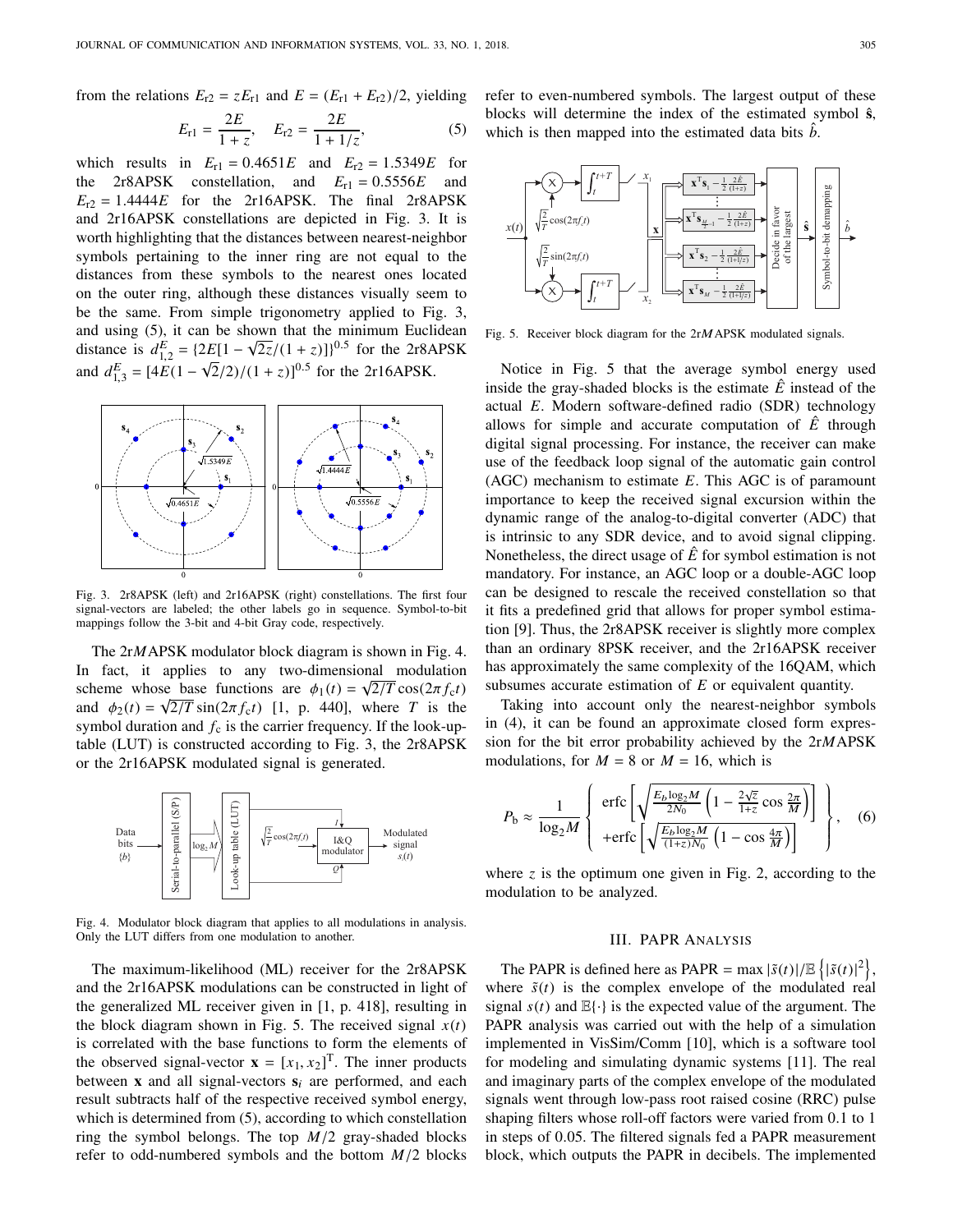simulation was verified by plotting the PAPR of an RRCfiltered binary phase-shift keying (BPSK) signal, whose result matched  $[12, Fig. 4]$ .

From the plots in Fig. 6, it can be seen that the proposed 2r8APSK modulation has a PAPR around 2 dB above the one achieved with the 8PSK, and that the 2r16APSK modulation has a PAPR around 1 dB below the 16QAM, for roll-off factors above <sup>0</sup>.5. The differences become smaller at lower roll-offs.

As will be demonstrated in the next section, the higher PAPR of the 2r8APSK with respect to the 8PSK establishes a trade-off with an improved performance in terms of BER. Additionally, the lower PAPR of the 2r16APSK with respect to the 16QAM comes with a minor performance penalty.



Fig. 6. Peak-to-average power ratio versus RRC filter roll-off factor.

It is interesting to notice in Fig. 6 that the minimum PAPR occurs around a roll-off of <sup>0</sup>.5, and that the PAPR increases slightly above this value. Below it, the PAPR increases dramatically. These phenomena are also in agreement with [12].

## IV. BER ANALYSIS

A Mathcad worksheet was built [10] to support the construction of the 2r8APSK and the 2r16APSK constellations, as well as to assess the BER of the 2r8APSK, the 2r16APSK, the 8PSK and the 16QAM over the AWGN channel. Fig. 7 gives the BER of these modulations. It can be seen that the 2r8APSK outperforms the 8PSK, the difference becoming larger as  $E_b/N_0$  increases. The theoretical bit error probability of the Gray-mapped 8PSK comes from [8, p. 234], which is

$$
P_{\rm b} \approx \frac{\sum_{i=1}^{\max(M/4,2)} \text{erfc}\left\{\sqrt{\frac{E_{\rm b}\log_2 M}{N_0}} \sin\left[\frac{(2i-1)\pi}{M}\right]\right\}}{\max(\log_2 M, 2)}.
$$
 (7)

From Fig. 7 it can be observed that the power efficiency provided by the 2r16APSK is not too far from the one achieved with the 16QAM, only 1 dB below at moderate to high values of *<sup>E</sup>*b/*N*<sup>0</sup> dB. The theoretical performance of the Gray-mapped square 16QAM comes from [8, p. 227], which is given by

$$
P_{\rm b} \approx \frac{2(\sqrt{M} - 1) \sum_{i=0}^{\sqrt{M}/2 - 1} \text{erfc}\left[ (2i + 1) \sqrt{\frac{3E_{\rm b} \log_2 M}{2(M - 1)N_0}} \right]}{\sqrt{M} \log_2 M}.
$$
 (8)

Fig. 7 also gives the theoretical results obtained via (6)



Fig. 7. Bit error rates for the 2r8APSK, 2r16APSK, 8PSK and 16QAM modulations over the AWGN channel.

seen that these results closely approximate the corresponding estimated BERs, mainly at higher values of  $E_b/N_0$ .

## V. CFM ANALYSIS

The modulations considered in Table I can be easily compared in light of the constellation figure of merit (CFM) [13], which is an indirect measure of their power efficiencies. The CFM is the quotient between the squared minimum Euclidean distance and the average constellation energy. Table II gives the CFM and the radius ratio (when applicable) of the modulations. The radius ratios of the 16APSK are the minimum and maximum values given in [6, Table 9]. Since a higher CFM corresponds to a higher power efficiency, it can be readily established the ranking among the analyzed modulations. Notice that the best 16APSK modulation from [6] could be added to the options of choice, since its CFM does not differ too much from the CFM attained by the 2r16APSK.

| CFM AND RADIUS RATIO OF SOME MODULATIONS. |             |                     |  |
|-------------------------------------------|-------------|---------------------|--|
| <b>Modulation</b>                         | <b>CFM</b>  | <b>Radius ratio</b> |  |
| 2r8APSK                                   | 0.805       | 1.82                |  |
| 8PSK                                      | 0.586       | Not applicable      |  |
| Square 16QAM                              | $0.400$ [4] | Not applicable      |  |
| 16APSK [6], [7]                           | 0.340       | 2.57                |  |
| 2r16APSK                                  | 0.325       | 1.61                |  |
| A16QAM [3], [4]                           | $0.268$ [4] | Not applicable      |  |
| 16APSK [6], [7]                           | 0.260       | 3.15                |  |

TABLE II

#### VI. CONCLUSIONS

for the 160 AM comes with a minor performance penalty.<br>
Fig. 7. But each and the control of the 2r8APSK and the 2rist of the 2ris of the 2ris of the 2ris of the 2ris of the 2ris of the 2ris of the 2ris of the 2ris of the The modulations 2r8APSK and 2r16APSK were proposed as alternatives to the 8PSK and the square 16QAM, respectively. The 2r8APSK achieves lower bit error rate than the 8PSK, at the cost of a 2 dB higher peak-to-average power ratio, and a slightly more complex receiver due to the need of average received symbol energy estimation. The 2r16APSK yields a 1 dB lower peak-to-average power ratio relative to the 16QAM, with roughly the same receiver complexity, but at the cost of a slightly lower power efficiency, around 1 dB. The modulations 2r8APSK and 2r16APSK, added to the wellknown 8PSK and square 16QAM, increase the possibilities of choice between an 8-ary and a 16-ary signaling scheme, taking into account the bit error rate, the peak-to-average power ratio, and the constellation figure of merit.